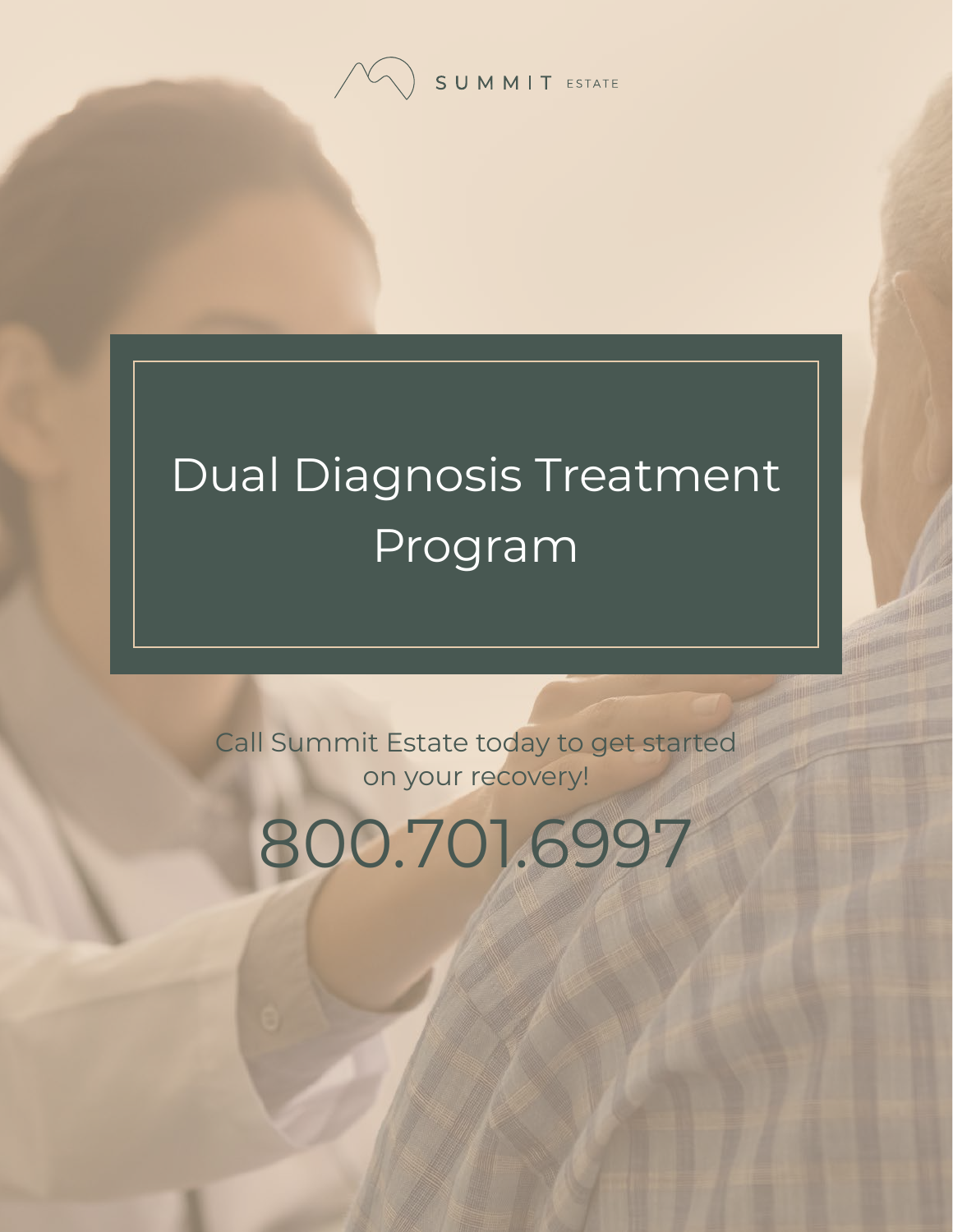SUMMIT ESTATE

#### **Contents**

| Why Is Dual Diagnosis Treatment Necessary For Long-Term Recovery? 4 |  |
|---------------------------------------------------------------------|--|
|                                                                     |  |
|                                                                     |  |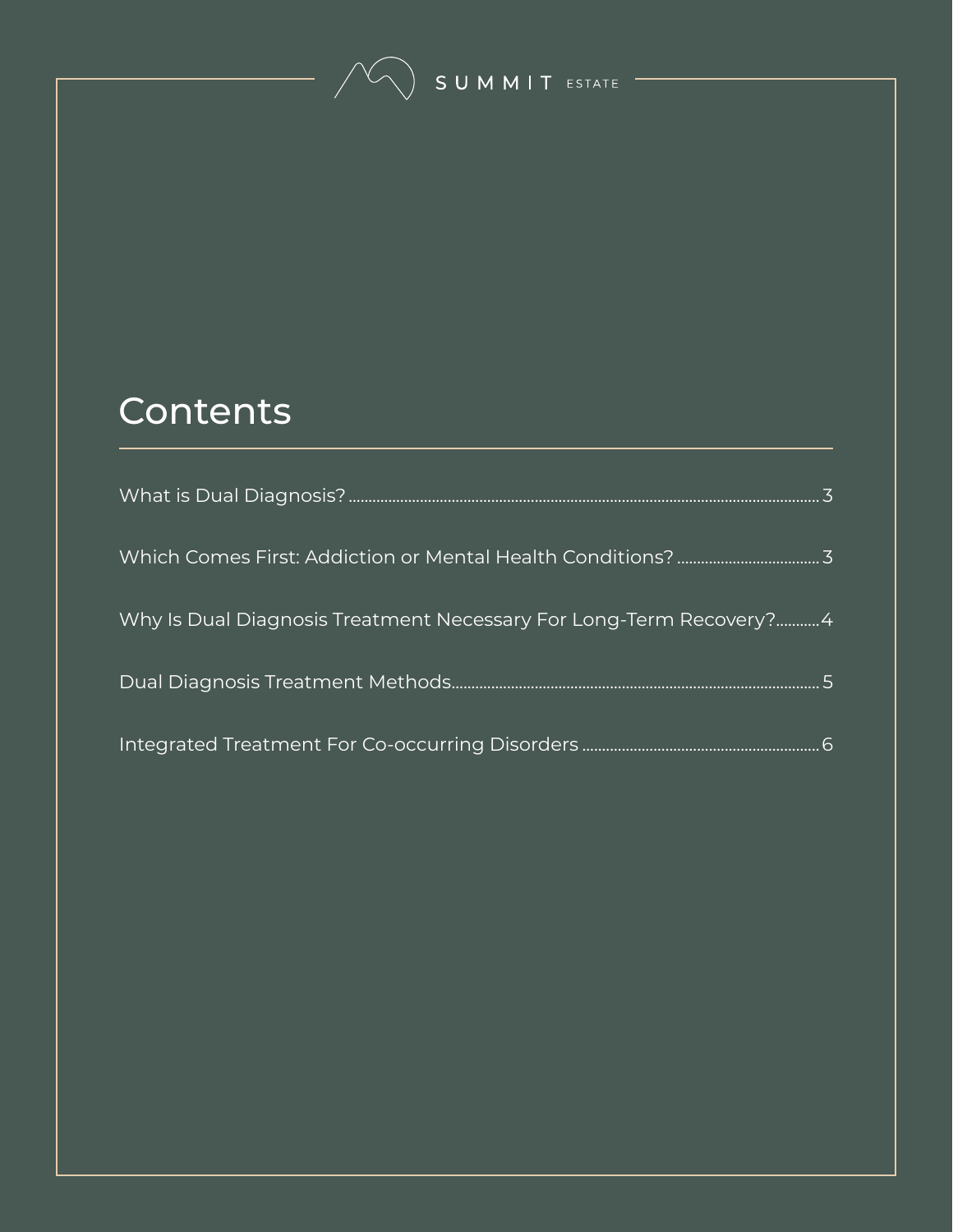<span id="page-2-0"></span>

Summit Estate specializes in the treatment of individuals suffering from a dual diagnosis. Our luxurious, beautiful setting in the Santa Cruz Mountains, as well as personalized treatment planning, can provide an ideal dual diagnosis treatment program in California. Whether in our exclusive [residential](https://www.summitestate.com/northern-california-drug-and-alcohol-rehab-programs/residential-treatment-program-ca/) or [outpatient](https://www.summitestate.com/northern-california-drug-and-alcohol-rehab-programs/iop-intensive-outpatient-program-ca/)  [treatment](https://www.summitestate.com/northern-california-drug-and-alcohol-rehab-programs/iop-intensive-outpatient-program-ca/) facility, each individual receives holistic treatment to care for the mind, body, and spirit. Our compassionate and caring staff make certain everybody who enters our doors has the best chance possible to overcome those things keeping them from living a healthy and happy life. To learn about our dual diagnosis treatment options, please reach out to Summit Estate Recovery Center today by calling 800.701.6997.



# What is Dual Diagnosis?

When an individual who is suffering from a [drug or alcohol addiction](https://www.summitestate.com/northern-california-addiction-treatment-center-programs/) also has a mental health problem, such as depression or anxiety, it is referred to as a "dual diagnosis" or a "co-occurring disorder." Because of difficulties presented to providers who do not have experience with dual diagnoses, this disorder should be identified specifically by an experienced dual diagnosis treatment center. There are many reasons for this. For instance, there are a large number of combinations of substance abuse and psychiatric disorders that may constitute the cooccurring disorder. For instance, it may be a combination of alcohol addiction coupled with depression, heroin addiction coupled with anxiety, or pain medication coupled with PTSD. Additionally, one disorder may not be as severe as another. Finally, many of the symptoms of psychiatric disorders are easily masked by the symptoms of the addiction. In such cases, a dual diagnosis treatment program in California is necessary.

# Which Comes First: Addiction or Mental Health Conditions?

Unfortunately, there is no definitive answer to the question of which came Click to watch video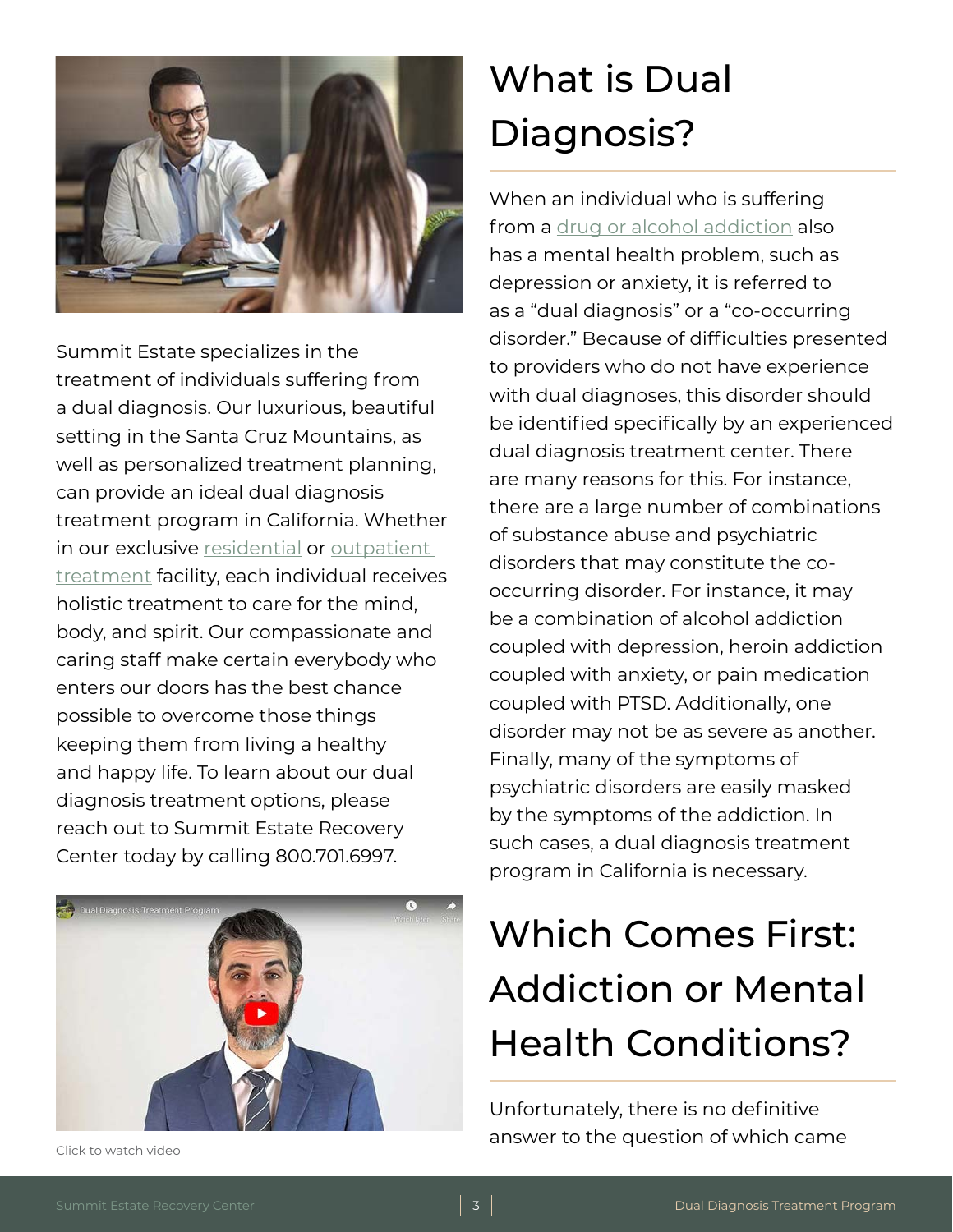<span id="page-3-0"></span>first, the addiction or the mental health condition. The answer varies from person to person. For some people, they begin drinking or using drugs to cope with mental health conditions. In some cases, this is an attempt to self-medicate, while in other cases, their doctor prescribed the medication to them. However, as they continued using the medication or alcohol, they began to develop a tolerance to it. As a result, they needed more of the substance to get the same result. Once they developed a tolerance, their use quickly spiraled into an addiction.

Alternatively, a person may have started drinking or using drugs recreationally. However, as their use increased, they began to develop a mental health condition. For instance, if a person abuses alcohol, it is common for them to develop anxiety and depression.

Unfortunately, the more they use the substance, the worse their condition gets. However, they may believe that

they need the substance to cope with their mental health condition.

Whether you started drinking or abusing drugs first or you began using to relieve mental health symptoms, dual diagnosis treatment is critical for your long term recovery.

# Why Is Dual Diagnosis Treatment Necessary For Long-Term Recovery?

Unlike other treatment programs, a dual diagnosis treatment program offers simultaneous treatment of both conditions. On the whole, you may not understand why this is necessary. However, consider this situation: you've been using drugs to manage your anxiety,

"I came in with a drug problem and hopeless feelings about myself and my life. By turning my life over to the Staff and program at Summit, as hard as it was and as much as I fought it, I was given the greatest gifts of all back. My relationship with my parents has never been stronger. I have a long list of healthy responsibilities again, such as school and work. I have everything ahead of me that I always dreamed about, but never thought possible. I have never been more proud to be me or more confident about where my life is going because of all the things I learned and experienced at Summit Estate. I could never thank everyone at Summit Estate enough for seeing the potential in me and for having hope for me when I saw no point in life anymore."

 $-G.S.$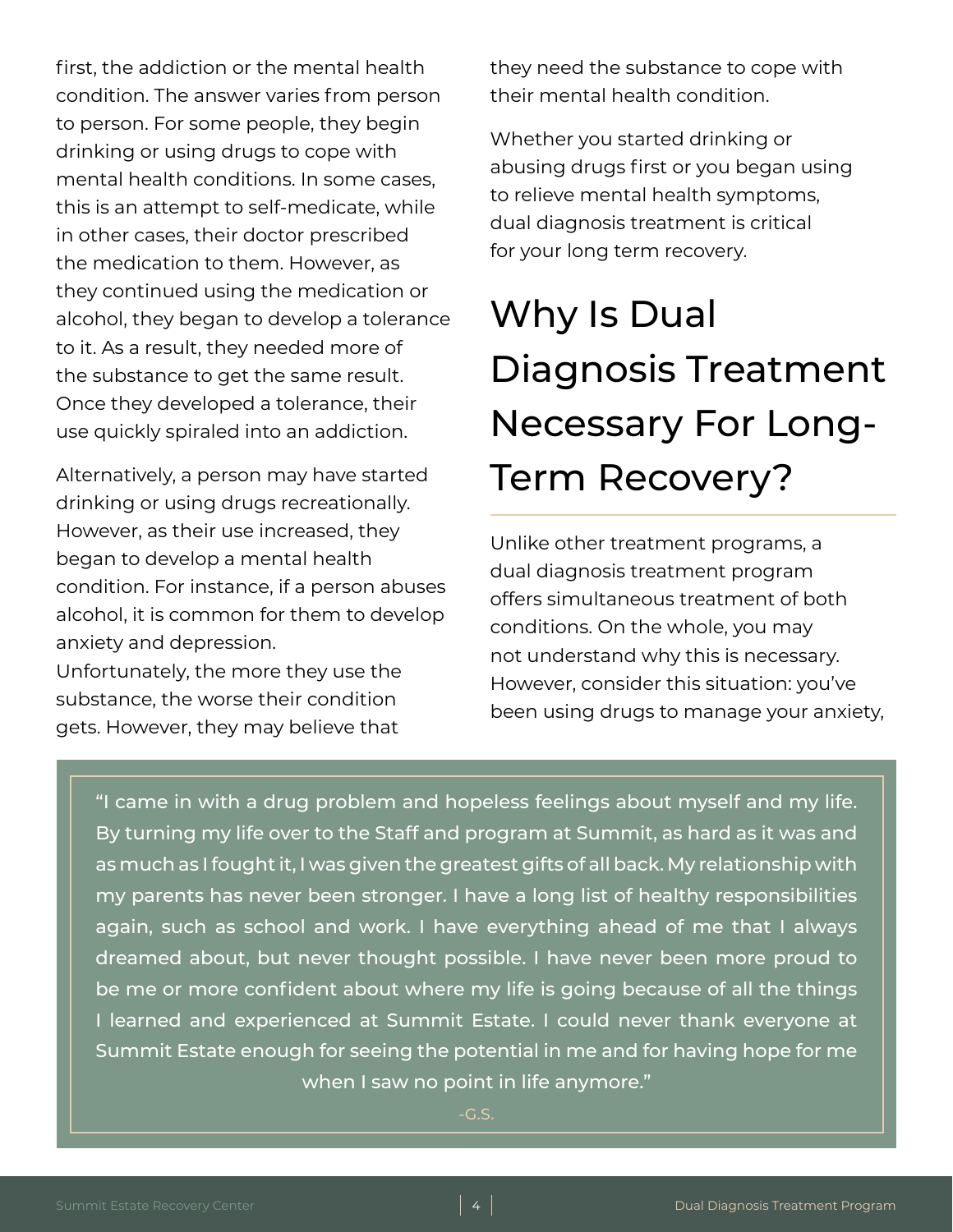<span id="page-4-0"></span>and you've decided to put your addiction in the past. You go through the detox process and are able to overcome the withdrawal symptoms. However, you now face an unexpected situation: your anxiety symptoms have come back uninhibited by the drugs. Without the skills you'd learn in a dual diagnosis treatment program, you don't know how to manage these symptoms. Sadly, this leads you to relapse.

Alternatively, you may have decided to just get treatment for your mental health condition. You now have the tools to manage your anxiety. However, as you continue to abuse drugs, you notice that your anxiety symptoms get worse, and your coping mechanisms are having less of an impact. Conversely, you know how to manage your anxiety, but you've noticed you're also struggling with depression.

Dual diagnosis treatment addresses these challenges before you face them. With the help of dual diagnosis treatment, you'll learn to manage both your addiction and your mental health condition. For instance, a few of the skills that dual diagnosis treatment can teach may include:

- The ability to identify the cause of your addiction and mental health condition
- Being able to understand the relationship between your mental health condition and your addiction, as well as how to overcome the obstacles that each present to long-term recovery
- How to cope with distress and mental health symptoms without relapsing into drug and alcohol use
- The ability to participate in therapeutic treatments that address your unique challenges

• How to access appropriate, evidencebased treatments that will support your sobriety while simultaneously addressing your mental health symptoms

### Dual Diagnosis Treatment Methods

Dual diagnosis treatment gives you the highest possible chance for recovery. We address both conditions concurrently to give you the tools you need to manage your mental health condition in the future while also controlling your triggers and cravings for substance abuse. We use a wide range of therapy options to help you achieve this goal. Some options will be evidence-based. In other words, experts in addiction treatment have studied these options extensively, so we know they work. Other options may be holistic, meaning that we address the harm addiction has done to your mind, body, and soul. Your therapy options may include:

- [Cognitive-behavioral therapy](https://www.summitestate.com/northern-california-addiction-treatment-therapies/cognitive-behavioral-therapy/)
- [Dialectical behavior therapy](https://www.summitestate.com/northern-california-addiction-treatment-therapies/dialectical-behavior-therapy/)
- [Group therapy](https://www.summitestate.com/northern-california-addiction-treatment-therapies/group-therapy/)
- [Individual therapy](https://www.summitestate.com/northern-california-addiction-treatment-therapies/individual-therapy-program-ca/)
- Yoga therapy

Furthermore, we realize that every person faces unique challenges when they're battling addiction. As a result, they require treatment that can help them overcome those unique challenges.